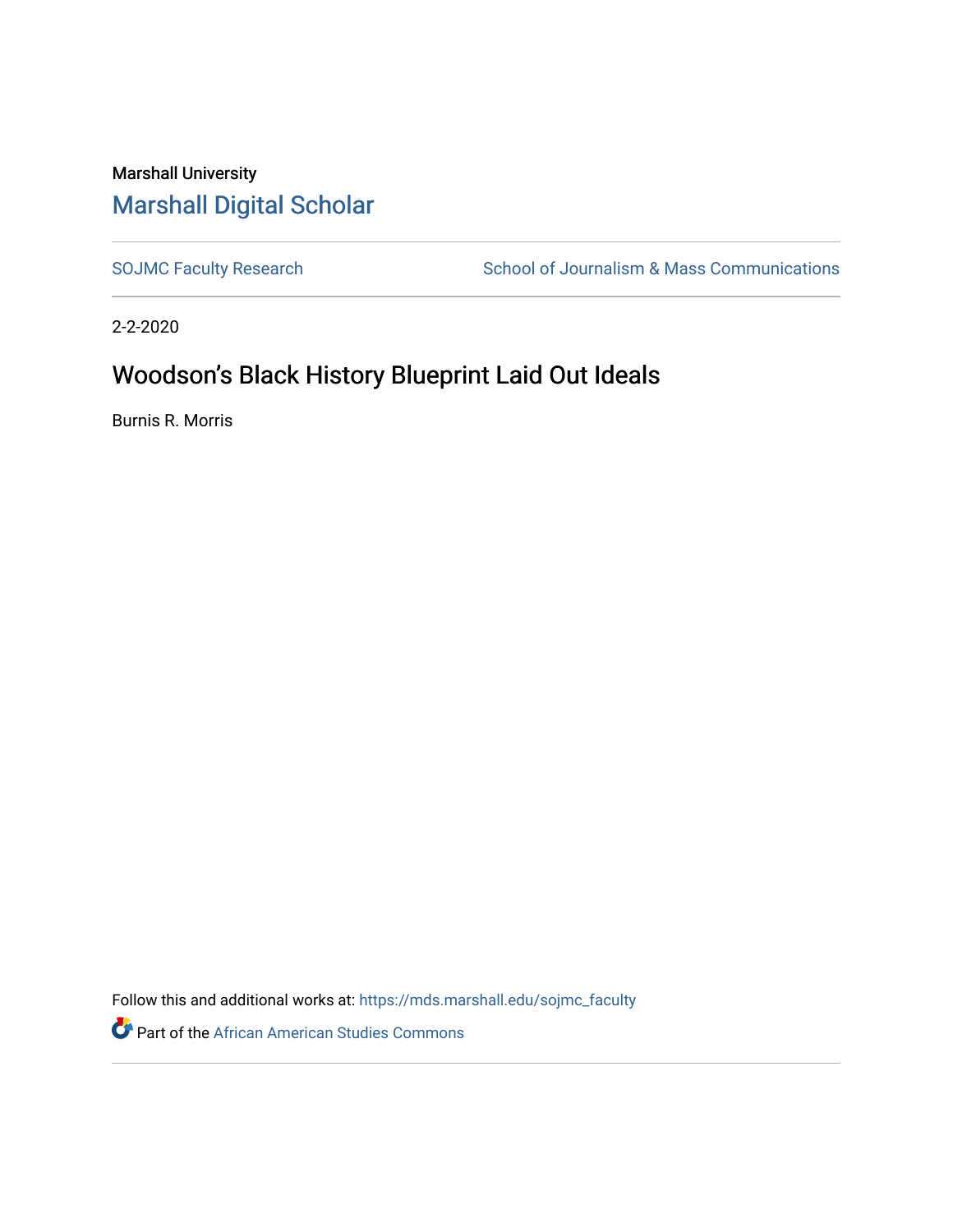## Burnis R. Morris: Woodson's black history blueprint laid out ideals

• Feb 2, 2020



## Burnis Morris

On the eve of Negro History Week in 1938, Carter G. Woodson was lecturing all who would listen about the proper way to celebrate. His stern, sharply-worded message, read now at the start of the 2020 Black History Month, seems like a gift — a study guide — for future generations.

"One of the important things to be done during Negro History Week, beginning on February 6, is to take an inventory of what we have achieved," Woodson wrote in a newspaper column published in the Norfolk (Virginia) Journal and Guide and other newspapers. "From the past we must learn and with it we must face the future. Not to learn by experience means always to remain a child."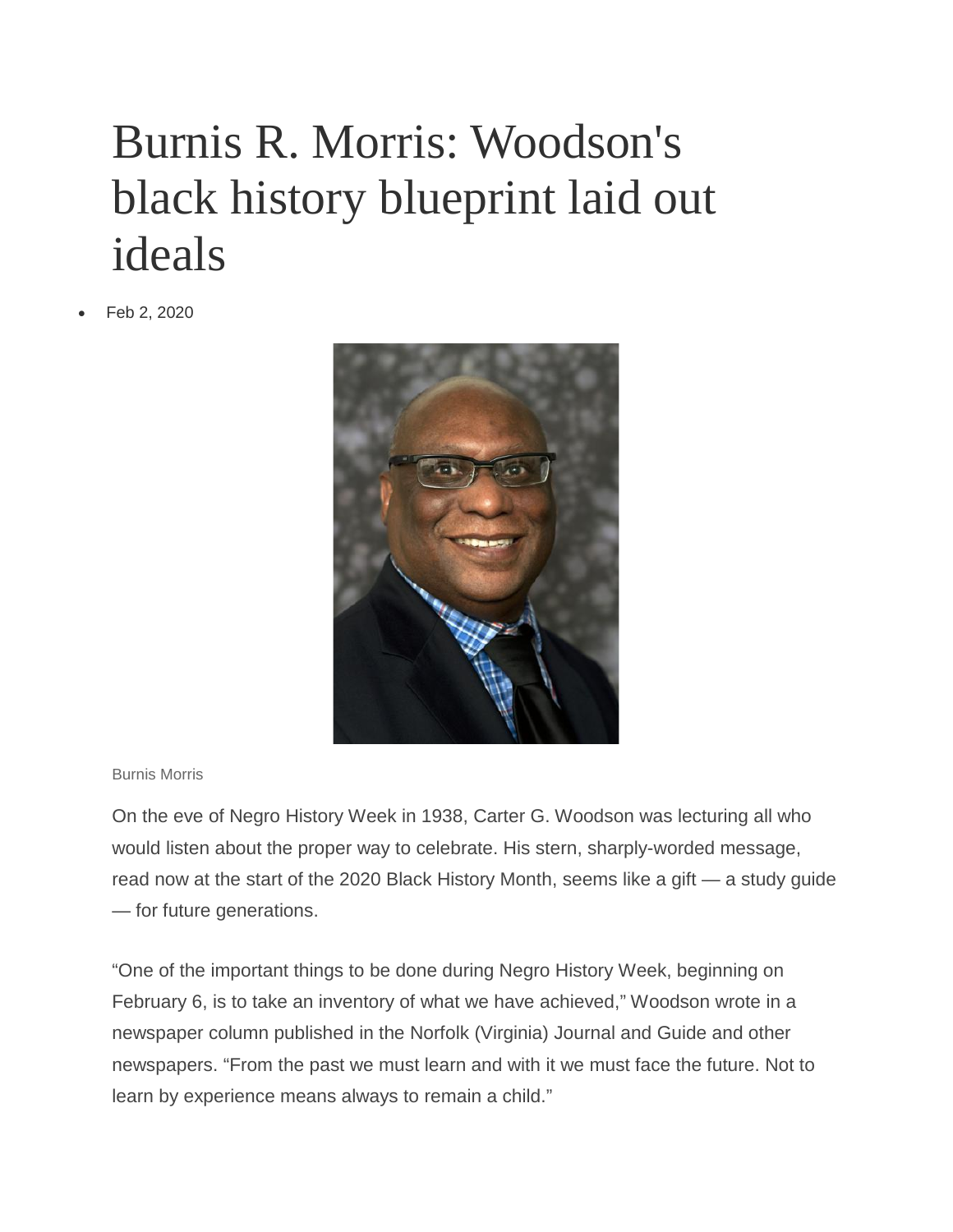Woodson, who is credited with creating Negro History Week in 1926 and laying the foundations for its expansion to Black History Month in 1976, demanded that the public emphasize improving education as well as celebrating the role of blacks in history. He also insisted that participants evaluate black progress on a variety of issues, offering several questions to ascertain success.

He asked whether African Americans were better off since emancipation, questioning whether legal restrictions and dire economic conditions under which many were living in 1938 meant they were free. He questioned whether the black church was a better spiritual force than it had been in 1900, wondered whether teachers and students "manifest the same zeal in their work" as previous generations and asked whether black business owners were better entrepreneurs than their predecessors.

Of black writers, he asked whether they had developed a literature that expressed black thought and not just what publishers wanted for commercial purposes.

Unequivocally, in 1937, Woodson proclaimed the black press was "the most significant development of the race during the last generation." He argued the black news organizations had achieved success by supporting their communities, and their continued commitment should be the standard for measuring their progress.

From the beginning, Woodson, a former West Virginia coal miner and Huntington school principal, spoke often to Black America and others just before the start of Negro History Week. In 1927, writing in the Journal of Negro History, he proposed an inclusive history of the world and argued against a separate history for blacks. He wrote:

"We should emphasize not Negro History, but the Negro in history. What we need is not a history of selected races or nations, but the history of the world void of national bias, race hate, and religious prejudice. There should be no indulgence in undue eulogy of the Negro. The case of the Negro is well taken care of when it is shown how he has influenced the development of civilization."